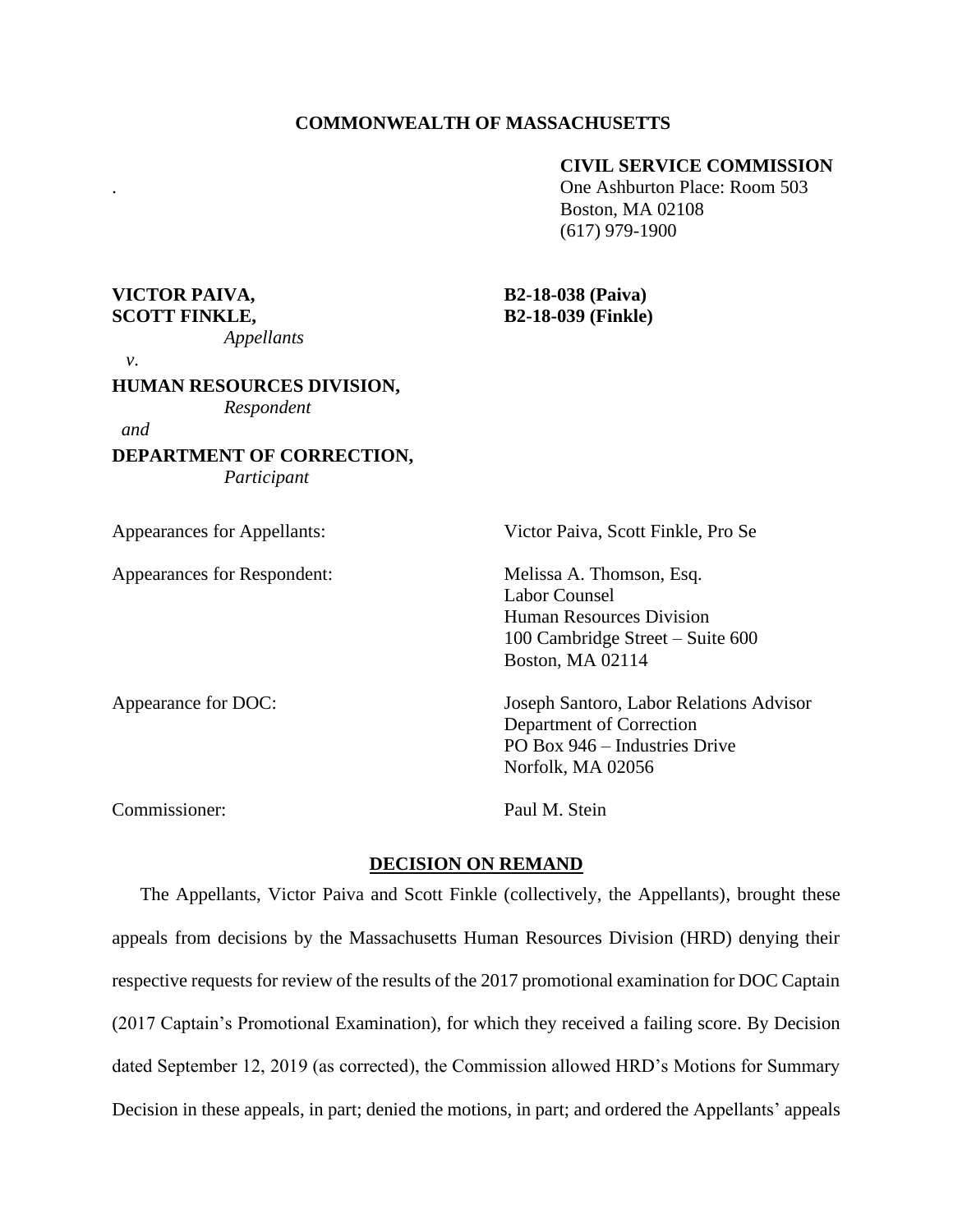to proceed to a full evidentiary hearing on a limited "fair test" issue. By Decision dated November 5, 2020, the Commission entered a final decision which denied the "fair test" appeals. After institution of an action for judicial review filed in the Norfolk Superior Court (Civil Action No. 19-01309), the Superior Court (Cannone, J.), by Memorandum of Decision and Order dated December 1, 2021, affirmed the Commission's Decision, in part, as to the dismissal of Appellants' challenge to HRD's calculation of the Technical Knowledge (TK) Component of the examination and the Appellants' challenge to other alleged irregularities. The Court, however, allowed the Appellants' motion for judgment on the pleadings as to their challenge to HRD's use of an oral Career Experience Board (CEB), rather than the written statement prescribed by G.L. c. 31, § 22, to determine a candidate's score for Education and Experience (E&E). The Court also denied the motion filed by HRD and DOC to dismiss the Appellants' Complaint, rejecting the argument that the Appellants' challenge was moot due to the expiration of the eligible list generated by the 2017 Captain's Promotional Examination and the issuance of a new eligible list on September 15, 2021 (2021 Captain's Eligible List). HRD generated the 2021 Captain's Eligible List after a new examination (2021 Captain's Promotional Examination) in which all candidates' E&E scores were calculated in accordance with G.L. c. 31, § 22. Both Appellants took and passed the 2021 Captain's Promotional Examination and, as such, both of their names appeared on the new subsequent eligible list.<sup>1</sup> The Court remanded the appeal to the Commission to determine a remedy consistent with the Court's Memorandum of Decision and Order.

#### *Remand Proceedings*

After receipt of the Court's Memorandum of Decision and Order, the Appellants sought an order from the Commission seeking to prevent DOC from making any promotions from the 2021

<sup>&</sup>lt;sup>1</sup> The Appellant Scott Finkle's name appears in  $32<sup>nd</sup>$  place on the 2021 Captain's Eligible List; the Appellant Victor Paiva's name appears in  $38<sup>th</sup>$  place on the 2021 Captain's Eligible List.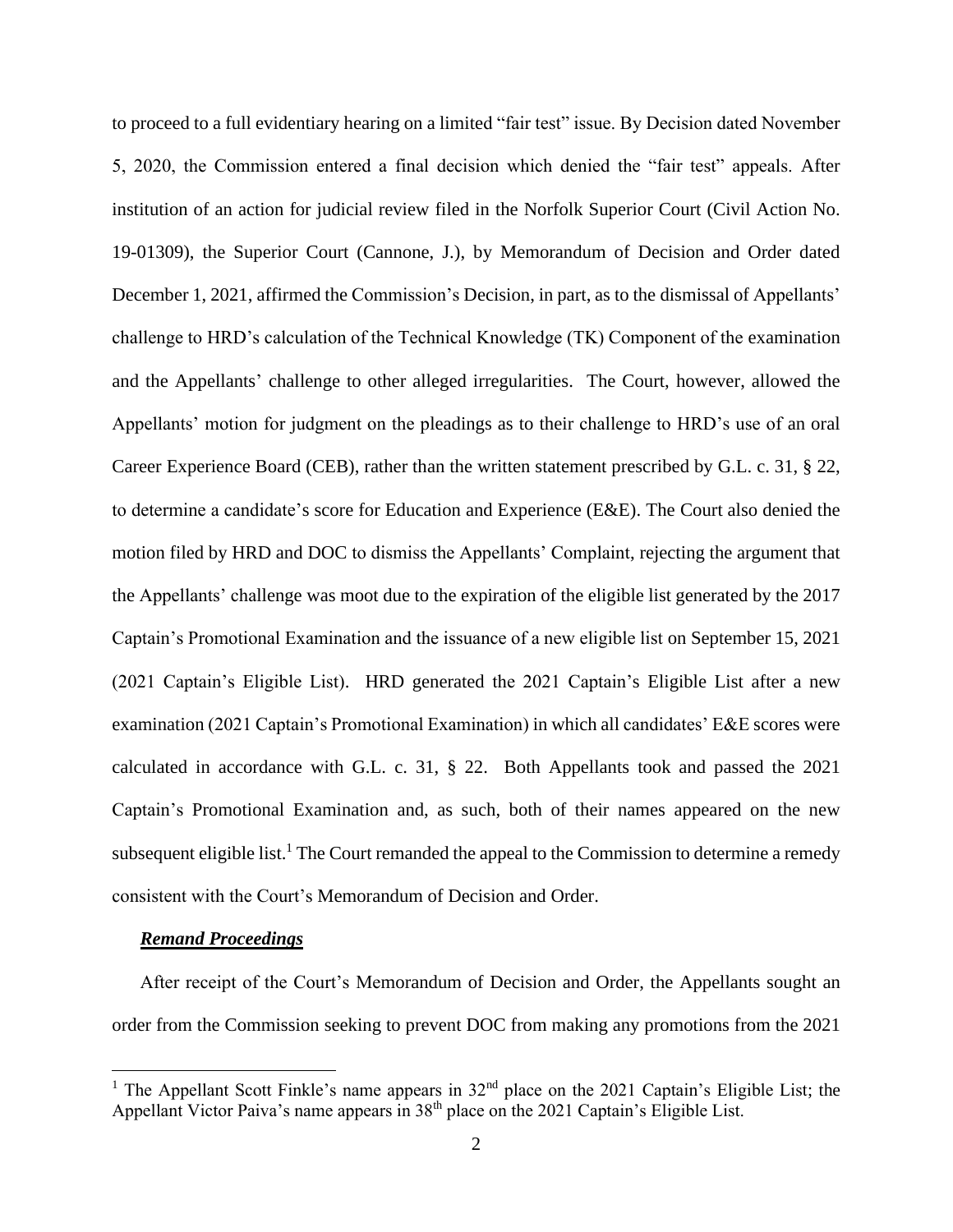Captain's Eligible List, as well as other forms of relief, pending the Commission's consideration of the appropriate relief to the Appellants consistent with Court's Memorandum of Decision and Order. I declined to grant immediate relief without prejudice.

Following a series of status conferences, the Commission requested and received additional information from the parties which included: (a) HRD's recalculation of what the Appellants' final scores on the 2017 Captains' Promotional Examination would have been had their E&E been calculated according to the method prescribed by G.L. c. 31, § 22; (b) each party's proposed form of relief; (c) notice that, effective January 30, 2022, the DOC had promoted eleven (11) Captains from the new eligible list (all ranked more than 25 places above the Appellants' current rank on the new eligible list); (d) notice of the retirement of the Appellant, Scott Finkle, in October 2021; and (e) notice that prior to the expiration of the 2017 Captain's Eligible List, DOC had promoted 38 of the 40 candidates on that list with scores of 71 or above, leaving only two candidates with the lowest passing scores of 70 left on the list when it expired.

On March 3, 2022, I held a final status conference and motion hearing on the Appellants' pending motions and reviewed the plans for relief proposed by the parties.<sup>2</sup> I requested that HRD provide additional calculations, similar to what it provided for the Appellants, showing what the E&E scores would have been for the five additional candidates who took both the 2017 Captain's Promotional Examination and the 2021 Captain's Promotional Examination, given that HRD represented it had sufficient information from those candidates to permit it to make such calculations.<sup>3</sup> I received the requested additional calculations from HRD on March 14, 2022. On

 $2$  The final status conference and motion hearing was held by remote video conference (Webex) and audio/video recorded. A link to the recording was provided to the parties.

<sup>&</sup>lt;sup>3</sup> HRD had the information to make these recalculations for the two Appellants and the five other candidates who took both examinations because these candidates had supplied the information as part of their submission of E&E data for the 2021 Captain's Promotional Examination and HRD was able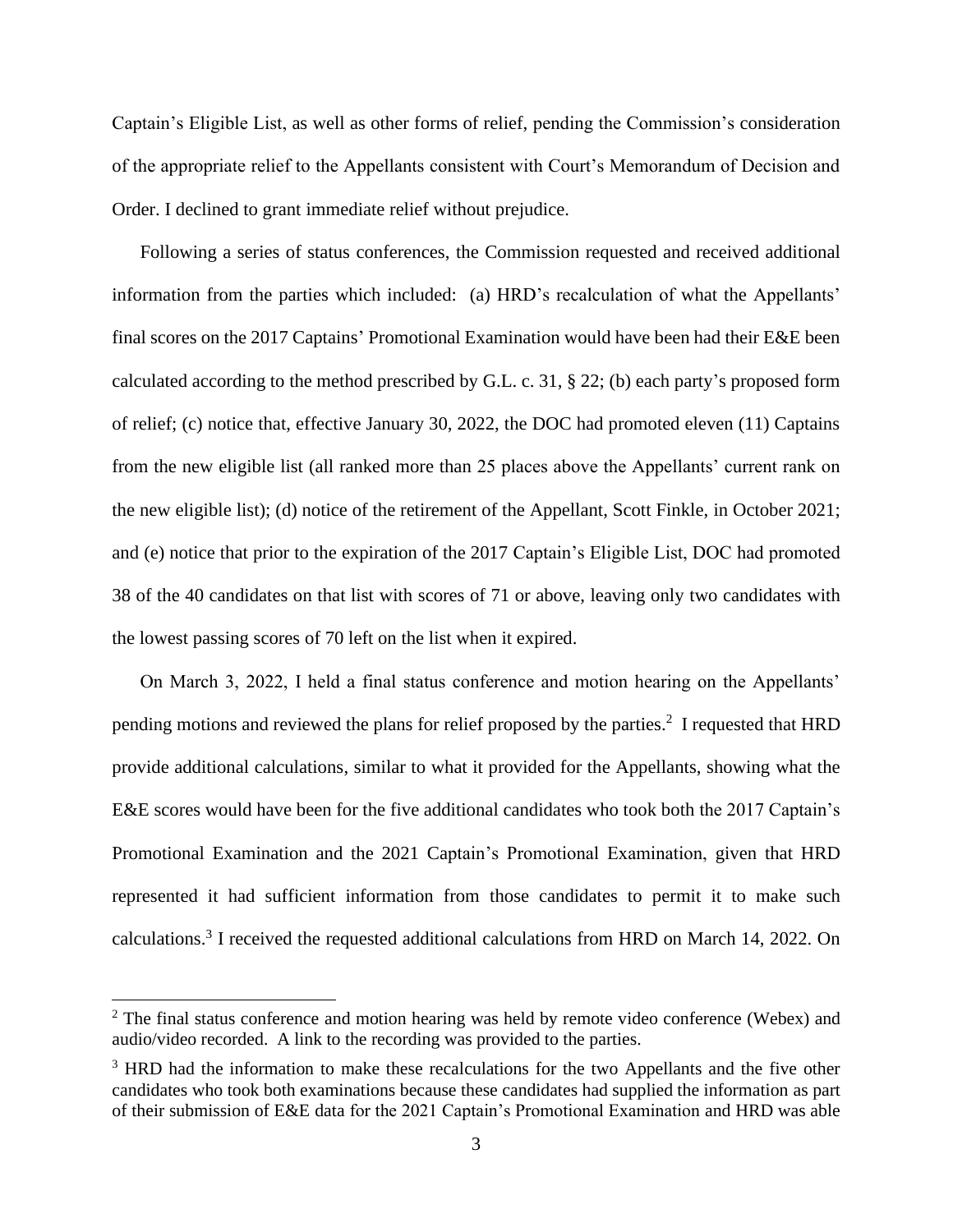that same date, I received the Appellant's objections to the use of those calculations unless HRD also recalculated the entire 2017 Captain's Eligible list by determining the E&E scores of all 38 other candidates who took the 2017 Captain's Promotional Examination (but did not take the 2021 Captain's Promotional Examination).

### *Analysis*

HRD's recalculations of what the Appellant's final scores on the 2017 Captain's Promotional Examination would have been if their E&E had been calculated according to the method prescribed by G.L. c. 31, § 22 are as follows:

| Appellant     |          | <b>CEB</b> Score Final Score |          | Recalculated E&E Recalculated Final Score |
|---------------|----------|------------------------------|----------|-------------------------------------------|
| <b>PAIVA</b>  | 11.97610 | 69.12174                     | 14.87000 | 74.01564*                                 |
| <b>FINKLE</b> | 10.85092 | 68.79524                     | 14.64000 | 72.58432                                  |
|               |          |                              |          | *Includes 2 points for                    |
|               |          |                              |          | Veteran's Preference                      |
|               |          |                              |          |                                           |

Thus, had the E&E written scoring method, rather than the CEB method, been used for the 2017 Captain's Promotional Examination, Appellant Victor Paiva would have received a rounded final score of 74 and Appellant Scott Finkle would have received a rounded final score of 73. Since the DOC promoted all candidates on the 2017 Captain's Eligible List with rounded scores of 71 or above prior to the expiration of that list, I am persuaded that, at some point during the life of that list, DOC would have reached both Appellants for consideration for promotion to an opening for Captain. Based on this information, I conclude that the Appellants' civil service rights were impaired by the failure of DOC to consider each of them for promotion to a vacancy for Captain that arose at some point during the life of the 2017 Captain's Eligible List.

to interpolate from that data what those candidates' E&E would have been at the time of the 2017 Captain's Promotional Examination. HRD did not have information available to it that was necessary to make such recalculations for candidates on the 2017 Captain's Promotional Examination who did not take the 2021 Captain's Promotional Examination and who, therefore, did not provide the E&E information HRD would need to make such interpolated recalculations for those other candidates.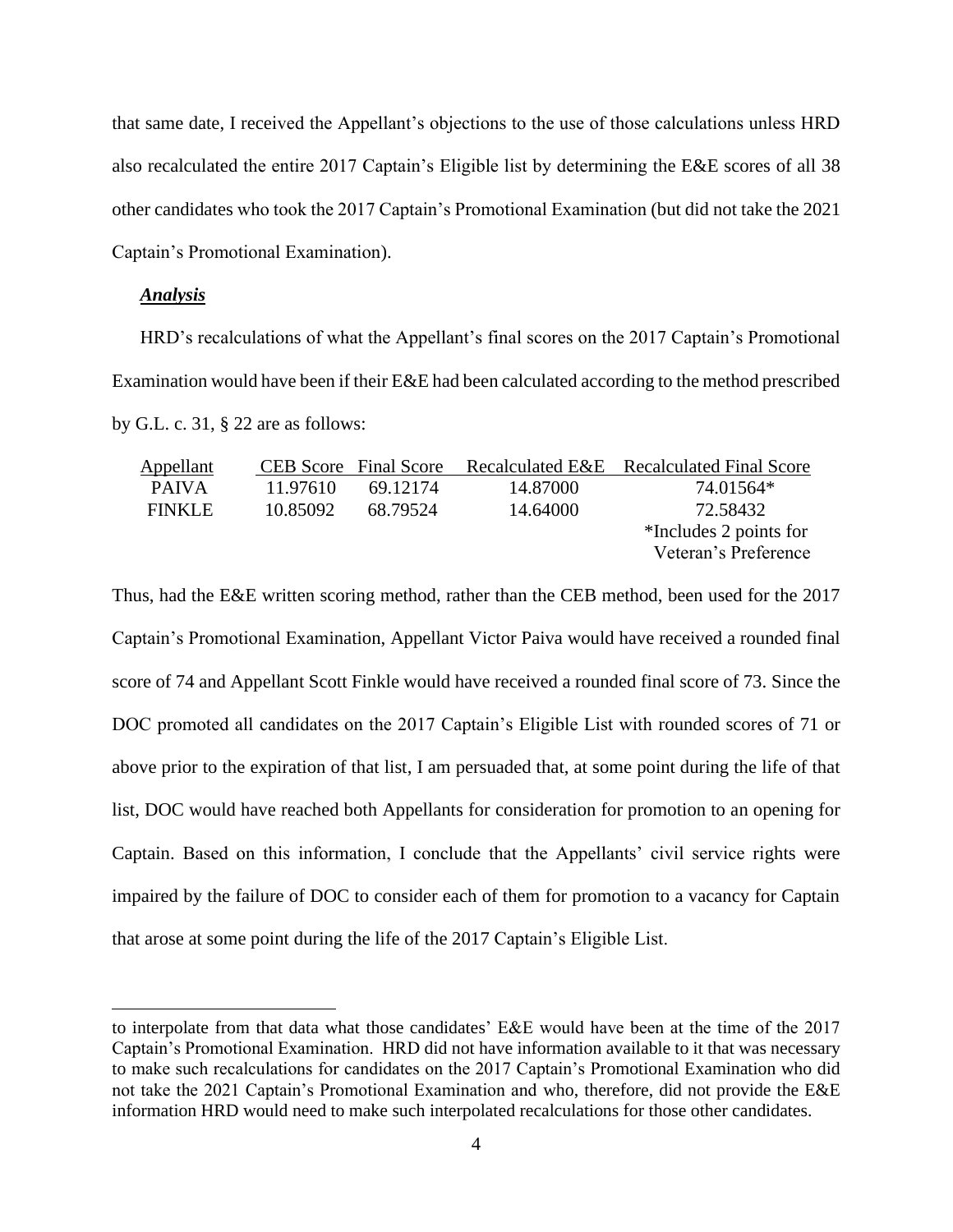When a person who passed a civil service promotional examination and whose name appeared on an eligible list was not in fact considered for promotion when that person's name should have been reached, had the list been properly compiled in strict rank order, and there is no sound and sufficient reason for a bypass, the Commission, acting under its broad discretion to grant equitable relief pursuant to Chapter 310 of the Acts of 1993, ordinarily orders very specific, but limited, relief. Namely, the adversely affected candidate's name shall be placed on the current and all future eligible lists for promotion so that the person receives at least one future consideration for promotion to the position for which the appointing authority improperly failed to consider them. The Appellants, however, argue that they are entitled to additional relief beyond being allowed an opportunity for a future promotion, including ordering their immediate and retroactive promotions and requiring that they be awarded back pay and other retroactive monetary compensation and benefits. These arguments are not persuasive.

First, a candidate whose name appears on an eligible list, no matter his or her score, has no guarantee or property right to be appointed or promoted at any time or upon any specific event. See, e.g., Brackett v. Civil Service Comm'n, 447 Mass. 233, 252-53 (2006); Bielawski v. Personnel Administrator, 422 Mass. 459 (1996); Staveley v. City of Lowell, 71 Mass. App. Ct. 400, 409-410, *rev. den*., 451 Mass. 1105 (2008); Davis v. Personnel Administrator, 27 Mass. App. Ct. 1113, *rev. den*., 405 Mass. 1202 (1989). 4

<sup>&</sup>lt;sup>4</sup> In effect, the Commission would be speculating were it to decide whether and when the Appellants in this appeal actually might have been suitable for promotion to fill any particular vacancy in the past, or if and when the Appellants might be promoted in the future. As this record shows, the DOC did not promote from the 2017 Captain's Eligible List or the 2021 Captain's eligible list according to the absolute rank order of candidates—and other factors, such as the location and shift of the available promotion, as well as a candidate's unique qualifications for a particular position, can also play a part in the selection process.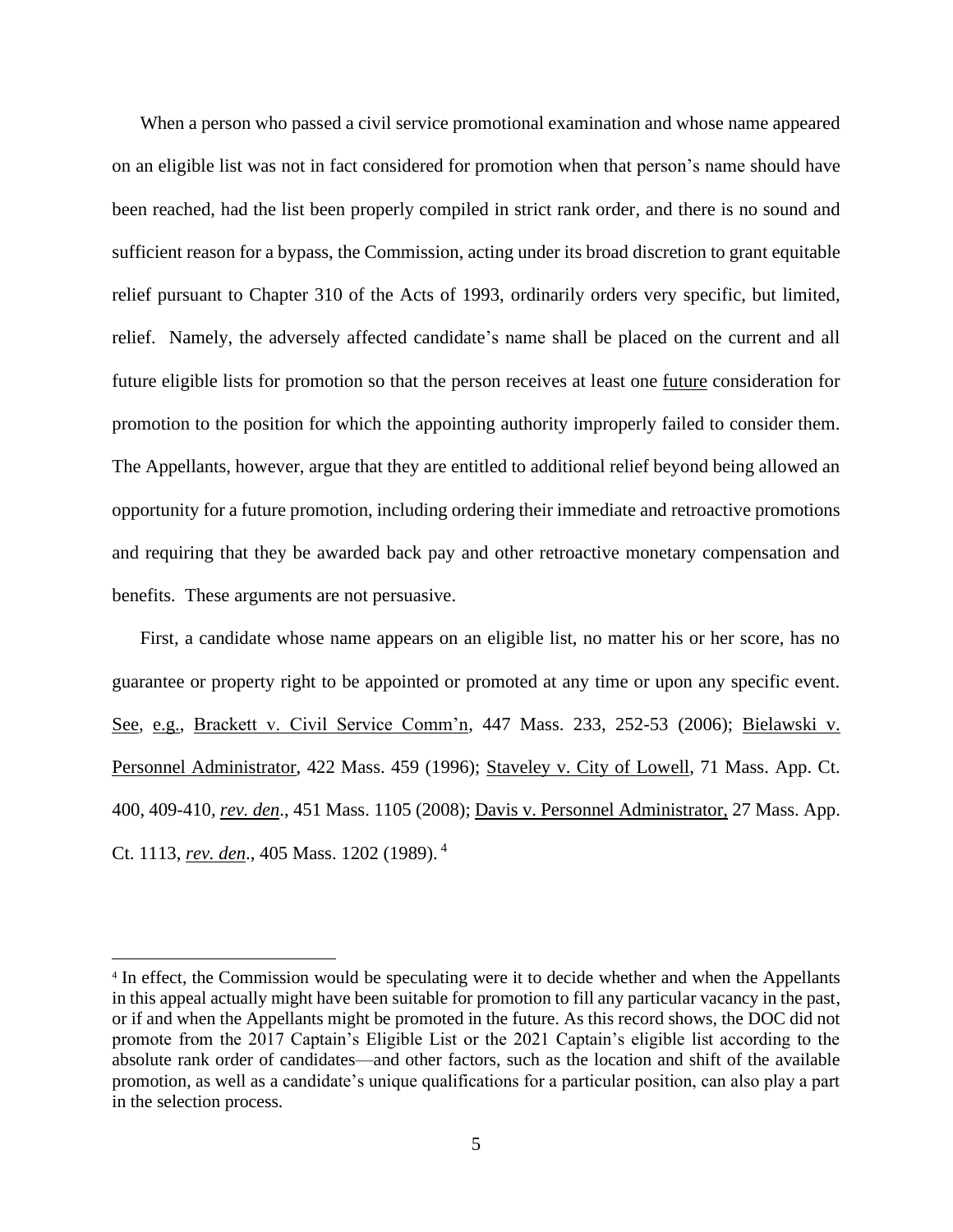Second, absent extraordinary circumstances, the Commission does not intervene to vacate promotions or order that an appointing authority immediately appoint a particular candidate as it is generally the prerogative of the appointing authority, not the Commission or a court, to decide if and when to make a promotion and/or whether to choose to promote a particular candidate on an eligible list or to bypass that candidate for sound and sufficient reasons in favor of another more suitable candidate (subject to further de novo review by the Commission). See, e.g., Gannon v. Boston Police Dep't, 28 MCSR 541 (2015), *aff'd sub nom.* Boston Police Dep't v. Civil Service Comm'n, 483 Mass. 461, 468-470 (2019); Kavaleski v. Boston Police Dep't, 22 MCSR 597 (2009), *aff'd sub nom.* Kavaleski v. Police Dep't of Boston, 463 Mass. 680 (2012). As stated in Bielawski:

"The plaintiff complains . . . that the [civil service] commission, by failing to order his promotion, did not do enough. Although the commission's remedy did not correspond in tone or vigor with its rebuke of the appointing authority, this would not be that rare case in which the courts will second guess the commission's choice of remedy . . ."

422 Mass. at 465. Cf. Blanchette v. City of Methuen, 34 MCSR 431 (2021) (citing examples of the type of egregious and willful violations of civil service law for which the Commission exercised its rarely used discretion to order extraordinary relief). Here, although the Appellants did not receive the consideration for promotion that they deserved, that error was the result of a good-faith misinterpretation of unsettled civil service law (which the Commission, itself, believed might warrant only prospective, but not retrospective, remediation). Under these circumstances, the Commission is not warranted to grant the extraordinary equitable relief of an immediate or retroactive promotion.

Third, in choosing to rarely exercise its discretion to vacate a promotion or order a promotion of a candidate over another candidate already on an eligible list, the Commission must always be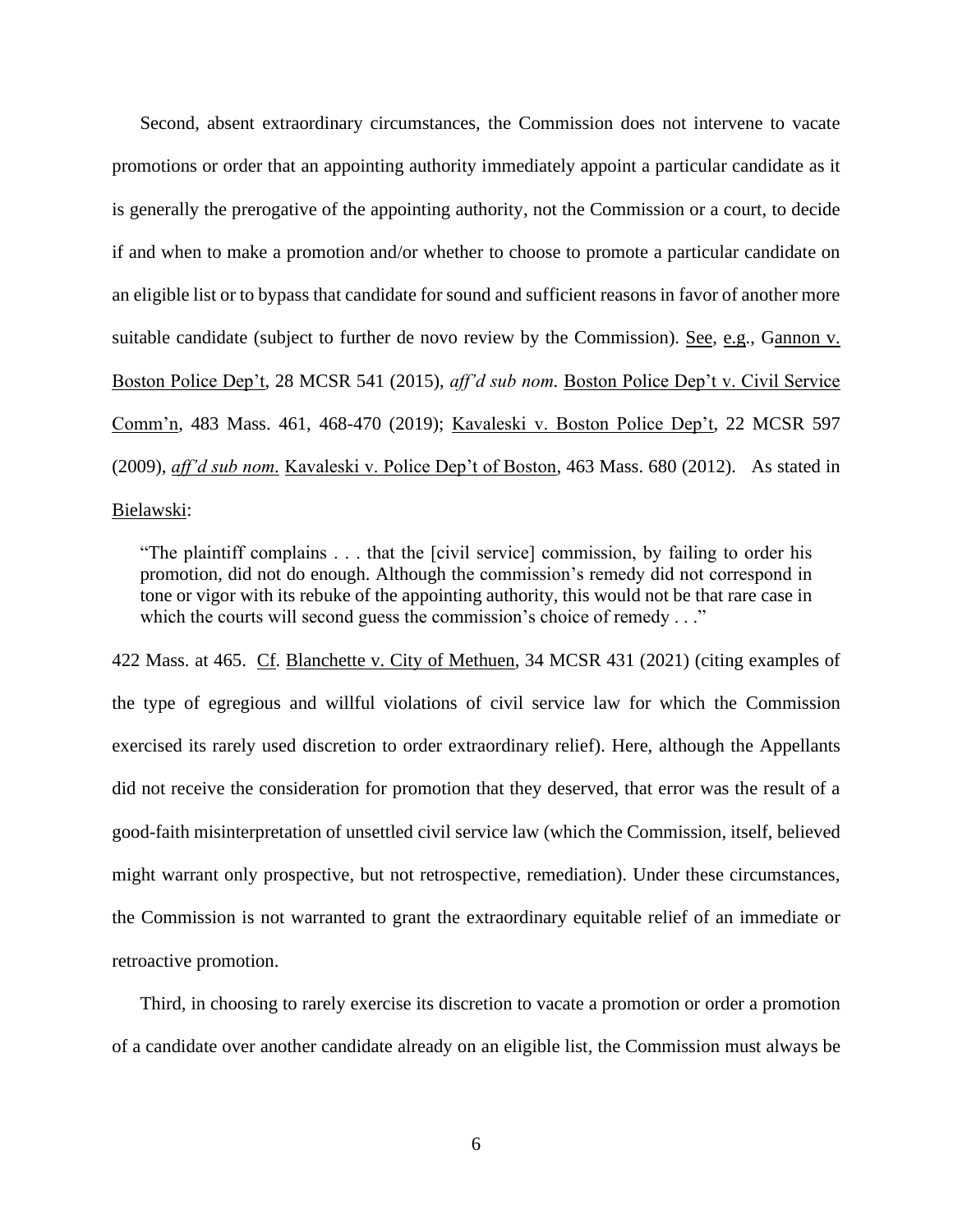mindful that to do so necessarily impacts the civil service rights of one or more other individuals through no fault of their own and, often, as here, without prior notice or an opportunity to be heard.

Fourth, I have considered the Appellants' argument that HRD should be required to reconstruct the entire 2017 Eligible List using the appropriate E&E scores for the more than 50 candidates (the 40 who received a passing score of 70 or above as well as the dozen who failed the examination). I reject this argument as impractical and of little, if any, value. HRD has no access to the information that it would need to interpolate an E&E for all candidates who took the 2017 Captain's Promotional Examination. HRD was able to make such an interpolation for the Appellants because they submitted an E&E information sheet when they took the 2021 Captain's Promotional Examination. There are no comparable sheets for those who were already promoted or who did not take the 2021 examination. Moreover, as to the seven (7) persons who did take both examinations for which HRD was able to make an E&E calculation, every one of those candidates' written E&E score turned out to be higher than their oral CEB score; thus, a recalculation of all 50 scores would, more likely than not, also elevate at least some of the other similarly lower scoring CEB candidates already above the Appellants on the eligible list, making no change to the Appellants' ranking, and, possibly, further lowering the Appellants' relative place on the list.<sup>5</sup> Thus, there is little basis to believe that such a time-consuming and impractical exercise would bring any further clarity to the Appellants' place on the 2017 eligible list, the point at which they might have been reached for consideration, or their right to more than the traditional equitable relief as explained above. I find no reason to order DOC or HRD to undertake such a fruitless exercise.

<sup>&</sup>lt;sup>5</sup> The HRD recalculation showed the following: (A) Candidate CEB – 11.76513; E&E – 14.49000; (B) Paiva CEB – 11.97610; E&E – 14.87000; (C) Finkle: CEWB – 10.85092; E&E 14.64000; (D) Candidate CEB – 10.00704; E&E – 14.51000; (E) Candidate CEB - 10.56963; E&E – 14.63000; (F) Candidate CEB - 12.18707; E&E - 14.10000; (G) Candidate CEB – 13.31224; E&E – 14.78000.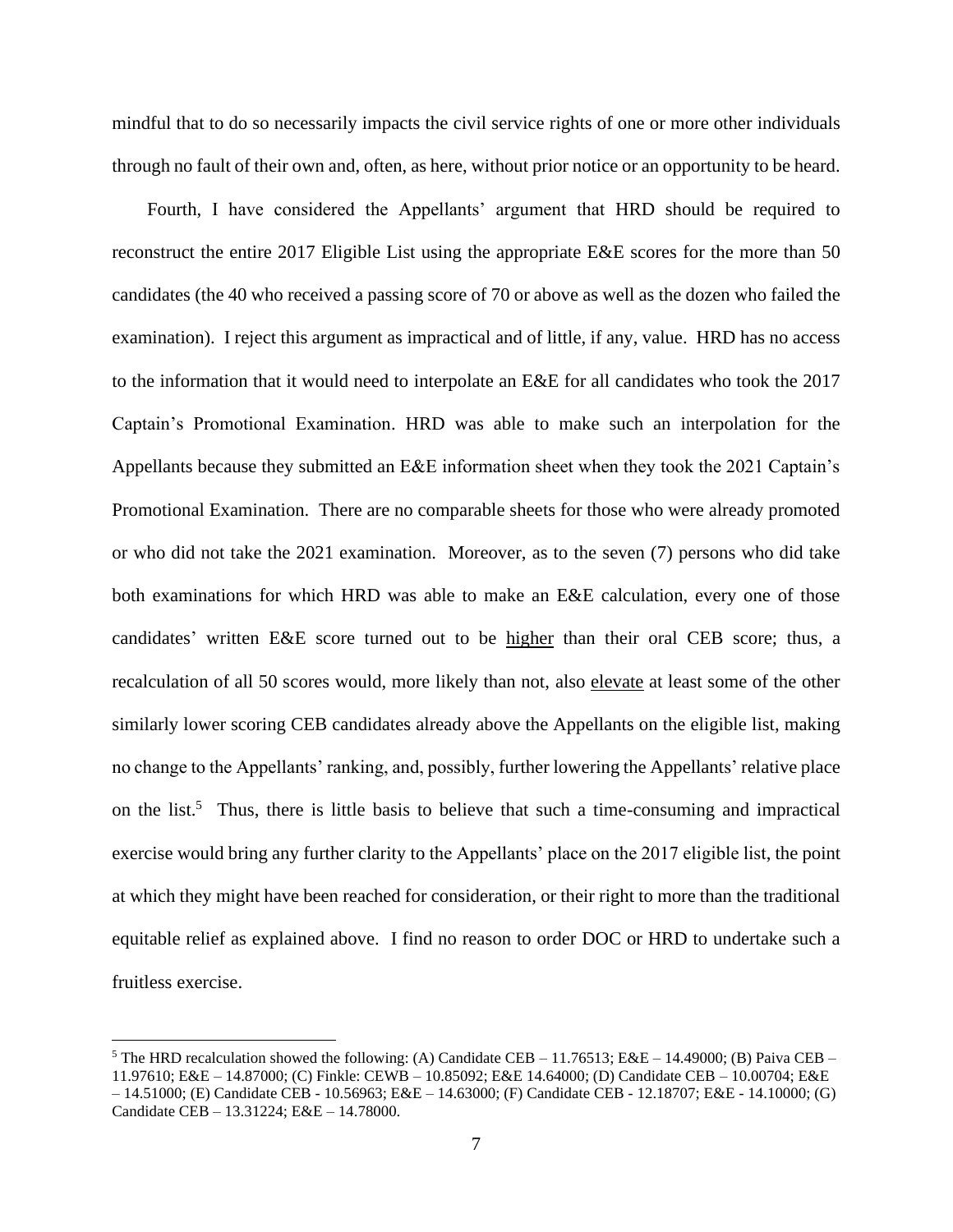Fifth, the Appellants' argument that they are entitled to immediate, retroactive benefits is also without merit. The requirement that the Commission order that a successful appellant receive retroactive back pay is limited to disciplinary cases only. See G.L. c. 31, § 43. It is not required in bypass, examination challenges (such as this) or other forms of equity appeals. The Appellants have provided the Commission with no judicial authority that requires such unprecedented relief and the Commission is not aware of any. Moreover, as to the Appellant's specific claims to choice of assignment and seniority dates, those are not matters of civil service law but governed by collective bargaining agreements over which the Commission lacks jurisdiction. See, e.g., Izatt v. City of Chicopee, 33 MCSR 81 (2020) (vacation benefits); Otero v. City of Lowell, 32 MCSR 289 (2019) (promotional seniority); Hatfield v. Town of Hull, 31 MCSR 233 (2018) (overtime); Lizette v. Department of Correction, 30 MCSR 287 (2017) (vacation picks). Similarly, as to claims for shift differential pay, shift commander pay, weekend differential pay and overtime pay, the law expressly precludes the Commission (and the courts) from awarding such amounts. See Boston Police Dep't v. Jones, 98 Mass. App. Ct. 762 (2020).

In sum, I find that the circumstances present in this appeal do not warrant the extraordinary relief requested by the Appellants and, with one exception, do not justify the Commission deviating from the traditional discretionary, equitable relief it has granted in similar cases—i.e., ordering HRD and/or DOC to place the name of the Appellants at the top of the current and future Captain's Eligible List and to require DOC to consider them to fill the next promotional opportunity for Captain.

As noted above, the Appellants were clearly deprived of the opportunity for promotion which they would have received had the 2017 Captain's Examination calculated the scores using the E&E formula method instead of the CEB method. Although it is not appropriate to order that they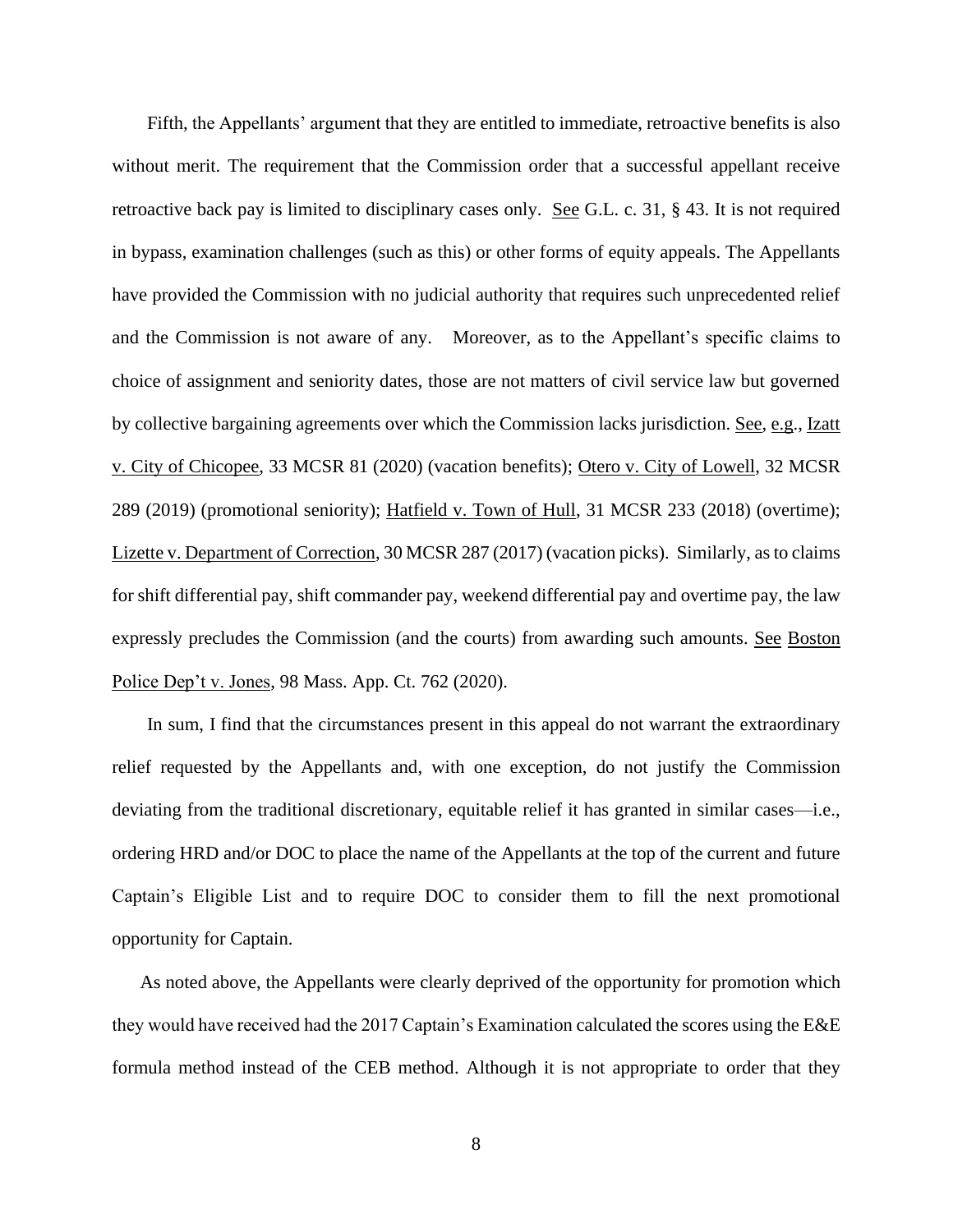receive a retroactive promotion, they do deserve some measure of relief to compensate them for the financial cost that lost opportunity more than likely caused them to suffer. As also noted, it is impracticable to vacate all of the appointments made from the 2017 Captain's Eligible List or to recalculate with complete precision or perfection the scores of most of the candidates on the 2017 Captain's Eligible List, using an E&E formula method rather that the CEB score. There is sufficient evidence, however, upon which to base a reasonably accurate, albeit imperfect, approximation of the financial consequences that the Appellants likely suffered by the lost opportunity for promotion from the 2017 Captain's Eligible List, that I conclude does form a reasonable basis to calculate an appropriate level of monetary relief..

In particular, based on the undisputed documents provided by the parties, I find it reasonable to conclude that;

- Appellant Victor Paiva would have been included in the tie group with final rounded scores of 74 and would have been reached for consideration as part of that tie group (the first of whom was promoted on 7/22/2018 and the last of whom was promoted on 9/27/2020). I also find that the first promotion made from the next lower tie group (score of 73) was made on 1/5/2020. Thus, more likely than not, Appellant Paiva would have been first considered for promotion at some point during that timeframe, depending on the location and shift assignment involved, and any unbiased "tiebreaking" method used by DOC to consider the order of candidates for consideration who were tied (e.g., seniority' raw unrounded score; etc)
- Appellant Scott Finkle would have been included in the tie group with final rounded scores of 73 and would have been reached for consideration as part of that tie group (both of whom were promoted on 1/5/2020). I also find that the first promotion from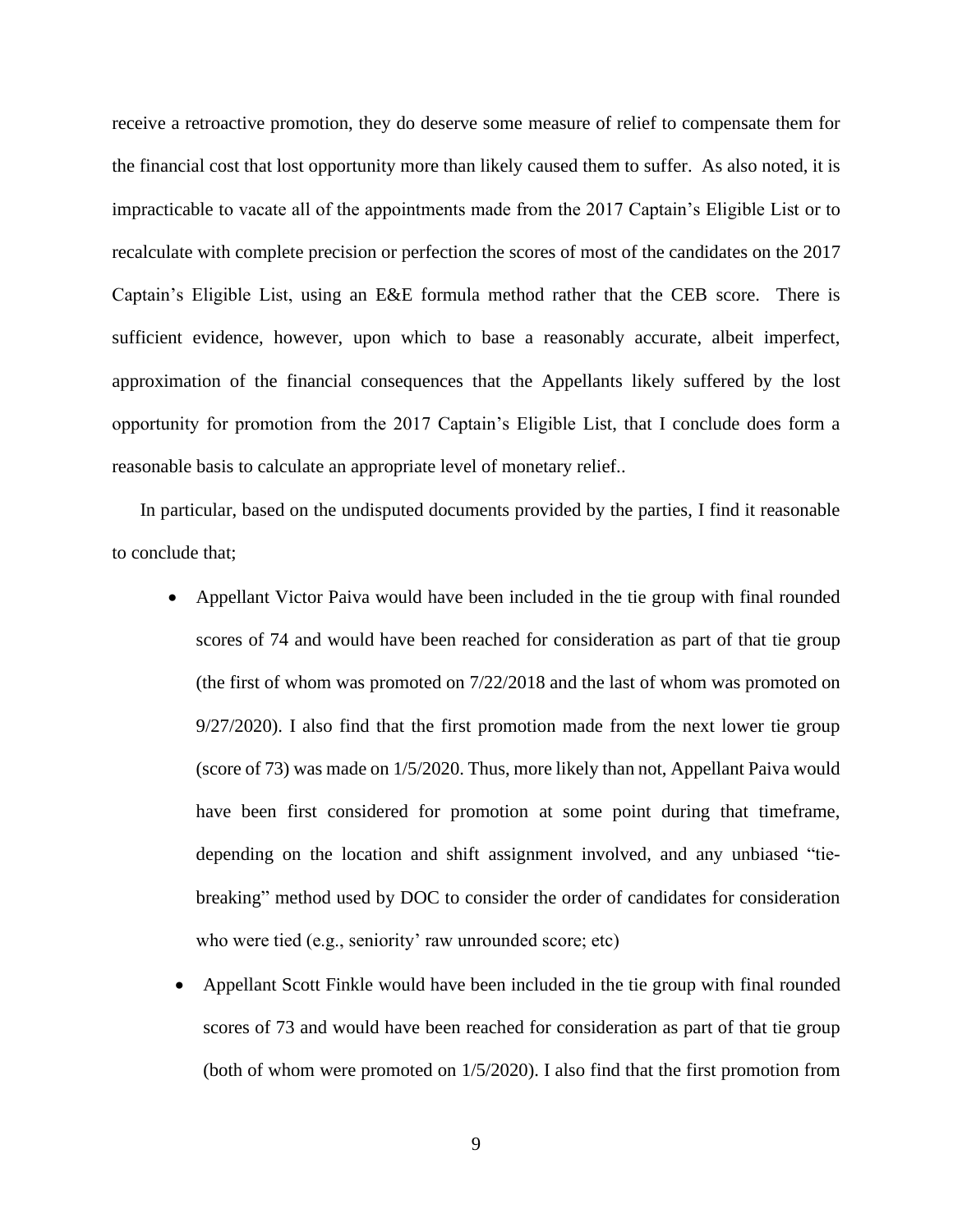the next lower tie group (score of 71) was made on  $4/2/2020$ . Thus, more likely than not, the Appellant Finkle would have been first considered for promotion during that timeframe, depending on the location and shift assignment involved, and any unbiased "tie-breaking method used by DOC to consider the order of candidates for consideration who were tied (e.g., seniority' raw unrounded score; etc)

- As I have informed the parties, I take administrative notice of the differential in DOC Lieutenant's pay and DOC Captain's pay, based on the terms of the respective collective bargaining agreements between DOC and bargaining units for those officers.
- Finally, I take notice that Appellant Scott Finkle retired from the DOC in October 2021.

## *Relief to be Granted*

CSC No. B2-18-038. Consistent with the Superior Court's Memorandum of Decision and Order, the appeal of the Appellant, Victor Paiva is *allowed in part*. Pursuant to the powers of relief inherent in Chapter 310 of the Acts of 1993, the Commission ORDERS:

1. HRD and/or DOC in its delegated capacity place the name of Victor Paiva at the top of any current or future Certification for the position of DOC Captain until he is appointed or bypassed after consideration consistent with this Decision.

2. When and if the Appellant Victor Paiva is promoted to Captain he shall receive a stipend, to be determined by DOC with input and concurrence from HRD, equal to the differential between his Lieutenant's base pay and the base pay of a Captain during the period from when he would have first been considered for promotion until the effective date of his future promotion.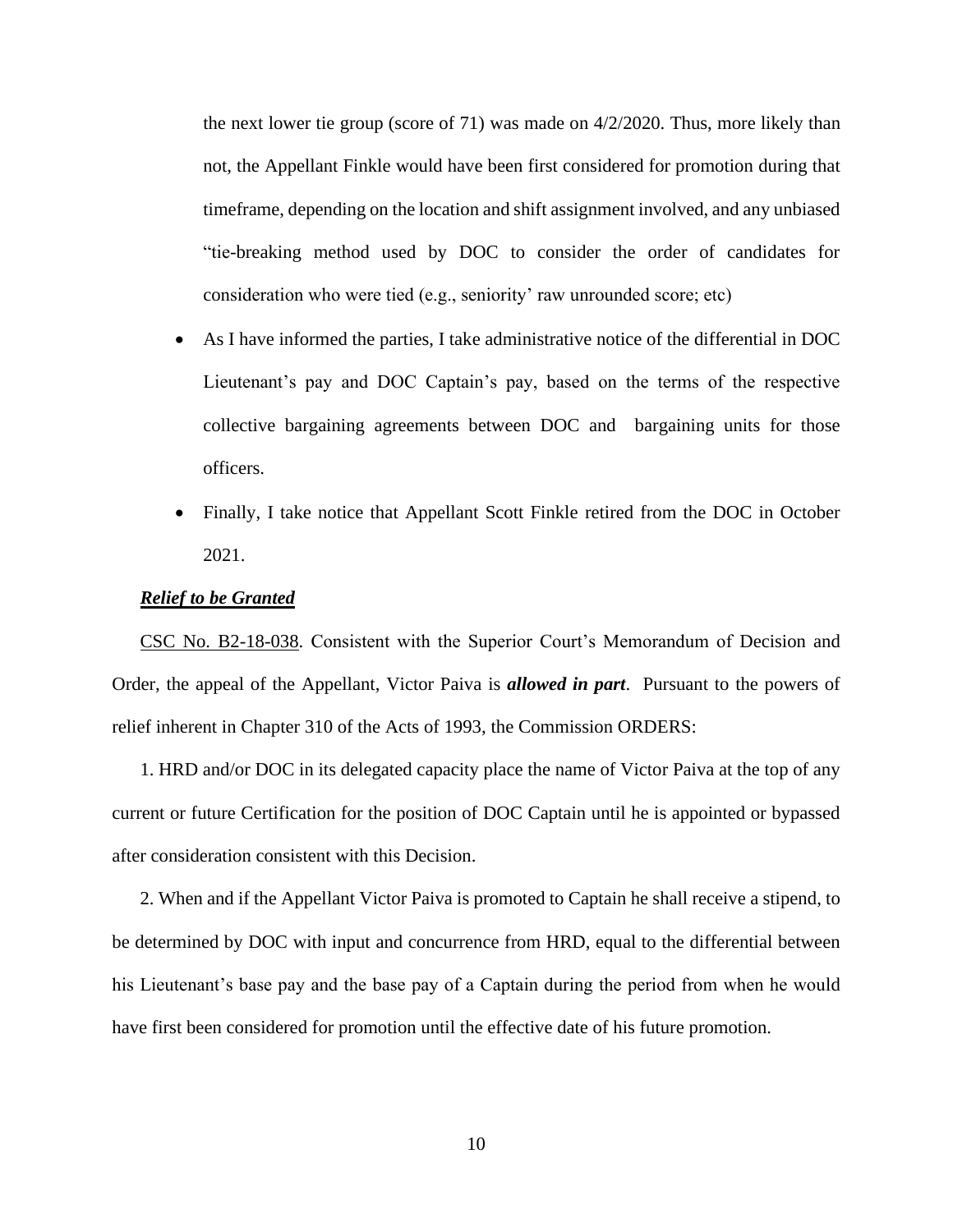3. The Commission will retain jurisdiction to entertain a motion for clarification if and when the DOC, HRD and the Appellant Victor Paiva are unable to agree on the stipend amount as specified in this Decision.

CSC No. B2-18-038. Consistent with the Superior Court's Memorandum of Decision and Order, the appeal of the Appellant, Scott Finkle is *allowed in part.*. Pursuant to the powers of relief inherent in Chapter 310 of the Acts of 1993, the Commission ORDERS:

1. The Appellant Scott Finkle shall receive a stipend, to be calculated by DOC with input and concurrence of HRD, equal to the differential between his Lieutenant's base pay and the base pay of a Captain during the period from when he would have first been considered for promotion until the effective date of his retirement in October 2021.

2. The Commission will retain jurisdiction to entertain a motion for clarification if and when the DOC, HRD and the Appellant Scott Finkle are unable to agree on the stipend amount as specified in this Decision.

Civil Service Commission

\_\_\_\_*/s/ Paul M. Stein*\_\_\_ Paul M. Stein, Commissioner

By vote of the Civil Service Commission (Bowman, Chair; Camuso, Stein and Tivnan, Commissioners) on March 24, 2022.

Either party may file a motion for reconsideration within ten days of the receipt of this Commission order or decision. Under the pertinent provisions of the Code of Mass. Regulations, 801 CMR 1.01(7)(1), the motion must identify a clerical or mechanical error in this order or decision or a significant factor the Agency or the Presiding Officer may have overlooked in deciding the case. A motion for reconsideration does not toll the statutorily prescribed thirty-day time limit for seeking judicial review of this Commission order or decision.

Under the provisions of G.L c. 31, § 44, any party aggrieved by this Commission order or decision may initiate proceedings for judicial review under G.L. c. 30A, § 14 in the superior court within thirty (30) days after receipt of this order or decision. Commencement of such proceeding shall not, unless specifically ordered by the court, operate as a stay of this Commission order or decision. After initiating proceedings for judicial review in Superior Court, the plaintiff, or his / her attorney, is required to serve a copy of the summons and complaint upon the Boston office of the Attorney General of the Commonwealth, with a copy to the Civil Service Commission, in the time and in the manner prescribed by Mass. R. Civ. P. 4(d).